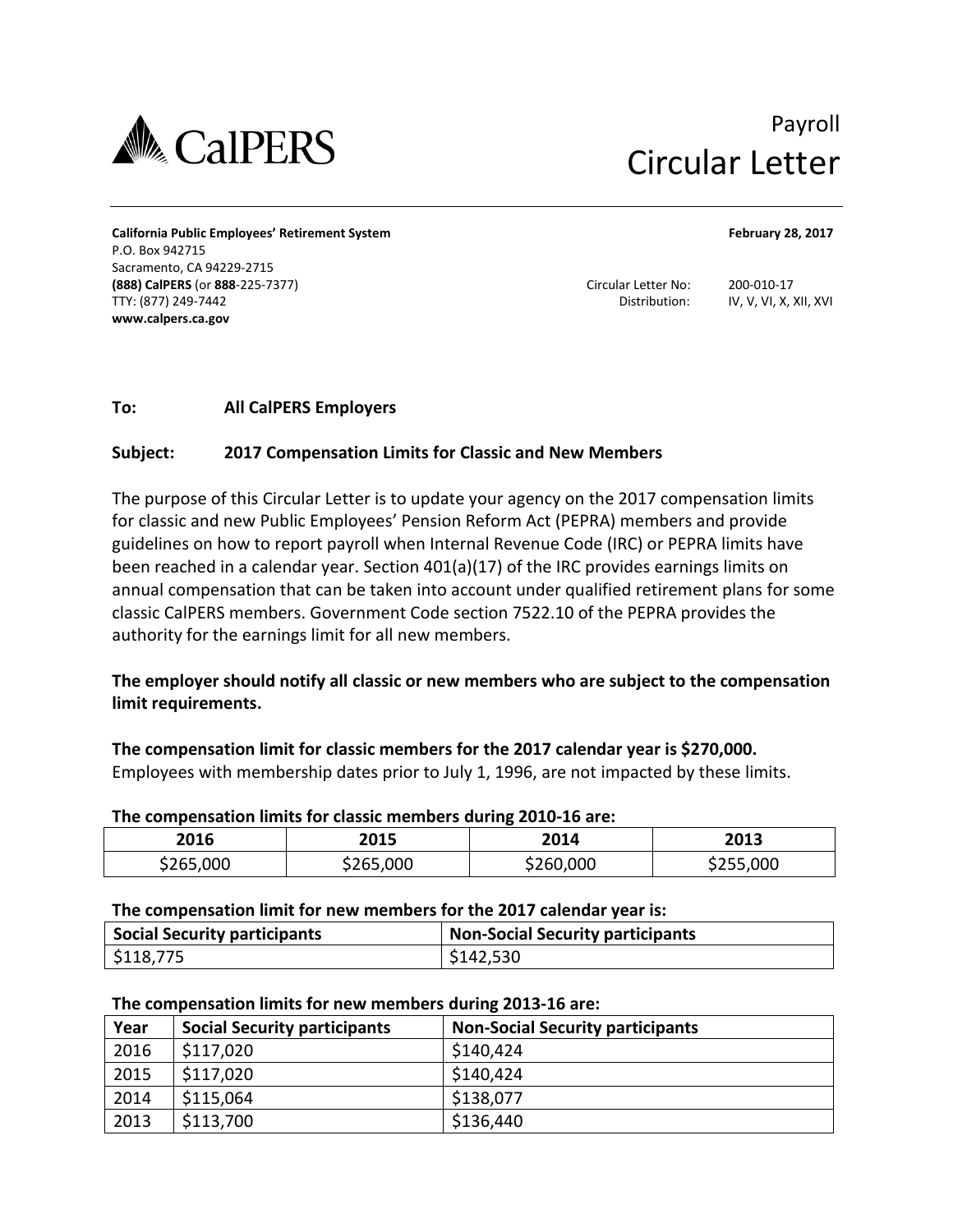Compensation limits for both classic and new members do not limit the salary an employer can pay, but rather limits the amount of compensation taken into account under the defined benefit plan.

Report earnable compensation to CalPERS for classic members; report pensionable compensation to CalPERS for new members. Classic and new members should not make contributions on compensation that exceeds the limit for each calendar year. In addition, exclude items such as overtime, automobile allowances, and lump-sum payouts for all compensation reported.

The employer is responsible for monitoring when an employee meets or exceeds the limit. Once a participant reaches the compensation limit, the employer must continue reporting compensation as earned; however employer and employee contributions should no longer be reported for the rest of the calendar year. my|CalPERS will track classic and new member earnings over multiple CalPERS contracting agencies. Therefore, if a member is hired in the middle of the year from another CalPERS agency, my|CalPERS will notify you, the current employer, when the member reaches or exceeds the compensation limit. Monitoring and contribution reporting begins anew at the beginning of each calendar year. The end date of the payroll earned period determines in which calendar year the period falls.

Federal law does not allow CalPERS to refund over-reported contributions to an active CalPERS member. The employer must report these adjustments and refund the money to the employee(s) once these adjustments have posted.

# **Impact on Final Compensation**

For classic members, final compensation is the average annual compensation earnable for a 12 or 36-consecutive-month period of employment, depending on the employer contract.

Classic members' retirement allowances are subject to final compensation limits under IRC section 401(a)(17). The calculation of each 12-month period will be subject to the annual compensation limit in effect for the calendar year in which the **12-month period begins**. If final compensation exceeds 12 months, each 12-month period is calculated based on the applicable annual compensation limit for that 12-month period.

For new members, final compensation is the average annual pensionable compensation for a 36-consecutive-month period of employment.

New members' retirement allowances are subject to pensionable compensation limits under Government Code section 7522.10. The pensionable compensation limit — used to calculate final compensation — is calculated based on the limit in effect for each calendar year and the number of days per year included in the final compensation period.